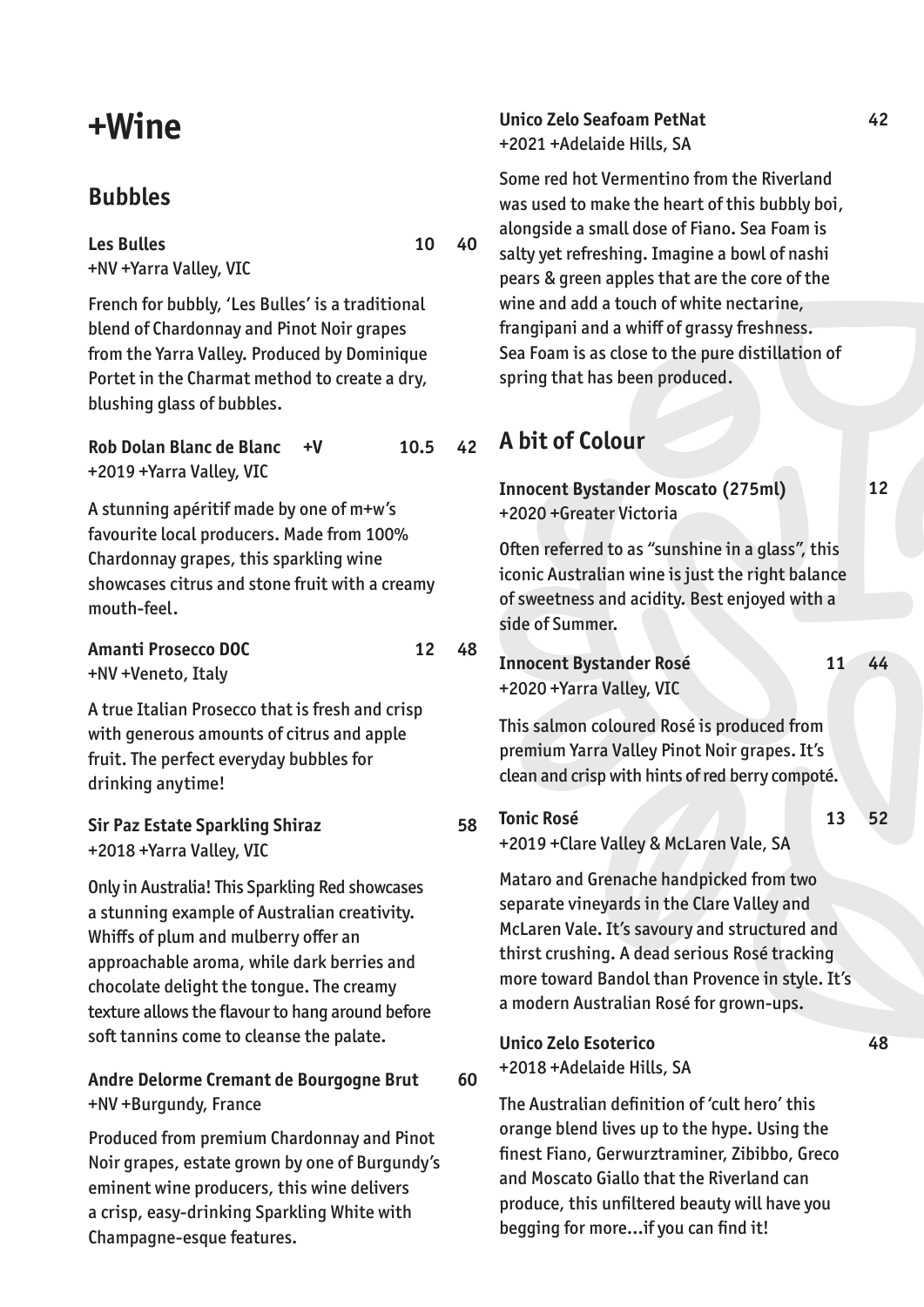## **White**

**Ros Ritchie Sauvignon Blanc** +2019 +Mansfield, VIC

A lively wine, hand-picked from Baxendale's vineyard in the Whitland Hills. Showing flavours of gooseberry and guava with herbaceous notes, about 25% of the juice was barrelfermented in new French oak puncheons and lees stirred for six weeks (then transferred to seasoned French barriques for a month) before blending back, which has contributed great complexity and texture to the wine.

### **Rob Dolan Pinot Gris +V**  +2020 +Yarra Valley, VIC

What was initially a mistake has now become a staple of the Rob Dolan portfolio. The skin contact during fermentation has produced a textural mouth-feel with a beautiful steelish pink hue. You'll get flashes of pear and melon before a crisp fresh finish.

**12 48**

**Farina Pinot Grigio delle Venezie DOC** +2019 +Veneto, Italy **11 44**

Grown on a soil of volcanic origin, one rich in lime and clay, combined with plenty of sunshine, this Pinot Grigio has a slightly aromatic bouquet of pear and pineapple, with a floral touch. The dry, soft structure and refreshing taste makes this 'Italian' widely appealing.

**Shut the Gate Rosie's Patch Riesling** +2019 +Clare Valley & Watervale, SA **10 40**

This Riesling hailing from the Watervale region of the Clare Valley delivers a stunning representation of this varietal. Sourced from mature vines, you get solid fruit flavours with a good amount of natural acidity.

#### **11 44 Boat O'Craigo Gewurztraminer** +2020 +Yarra Valley, VIC

The Gewurztraminer (pronounced "gur-vertztra-meaner"), grown on the Healesville vineyard, gives the impression by it's highly perfumed aromas of rose water and lychee, that it is a sweet style wine. Alas the palate is pungent yet dry with characters of lemon zest, thyme, rosewater and crisp finish.

**Mac Forbes EB63 'Princess Leia' Aligote** +2020 +King Valley, VIC

The EB63 Aligote is a full-bodied, waxy wine but with plenty of acidity and stone fruit kernel to make it an interesting, left of centre wine. The fruit is very carefully handled in the winery, whole-bunch pressed with a little filtering before bottling.

**Domaine Bouchard Pere et Fils 'La Vignee' White Burgundy**  +2019 +Burgundy, France

A great representation of Burgundian Chardonnay by one of the regions largest producers. You will love the slight saline mineral characters that run through the frisky yet flavoursome white peach and pear fruit, infused with a drizzle of honeysuckle & light nutty oak cashew inputs. The oak sits in the background as it receives only 25% barrel ferment with the rest matured in stainless steel for approximately six months.

**50**

**45**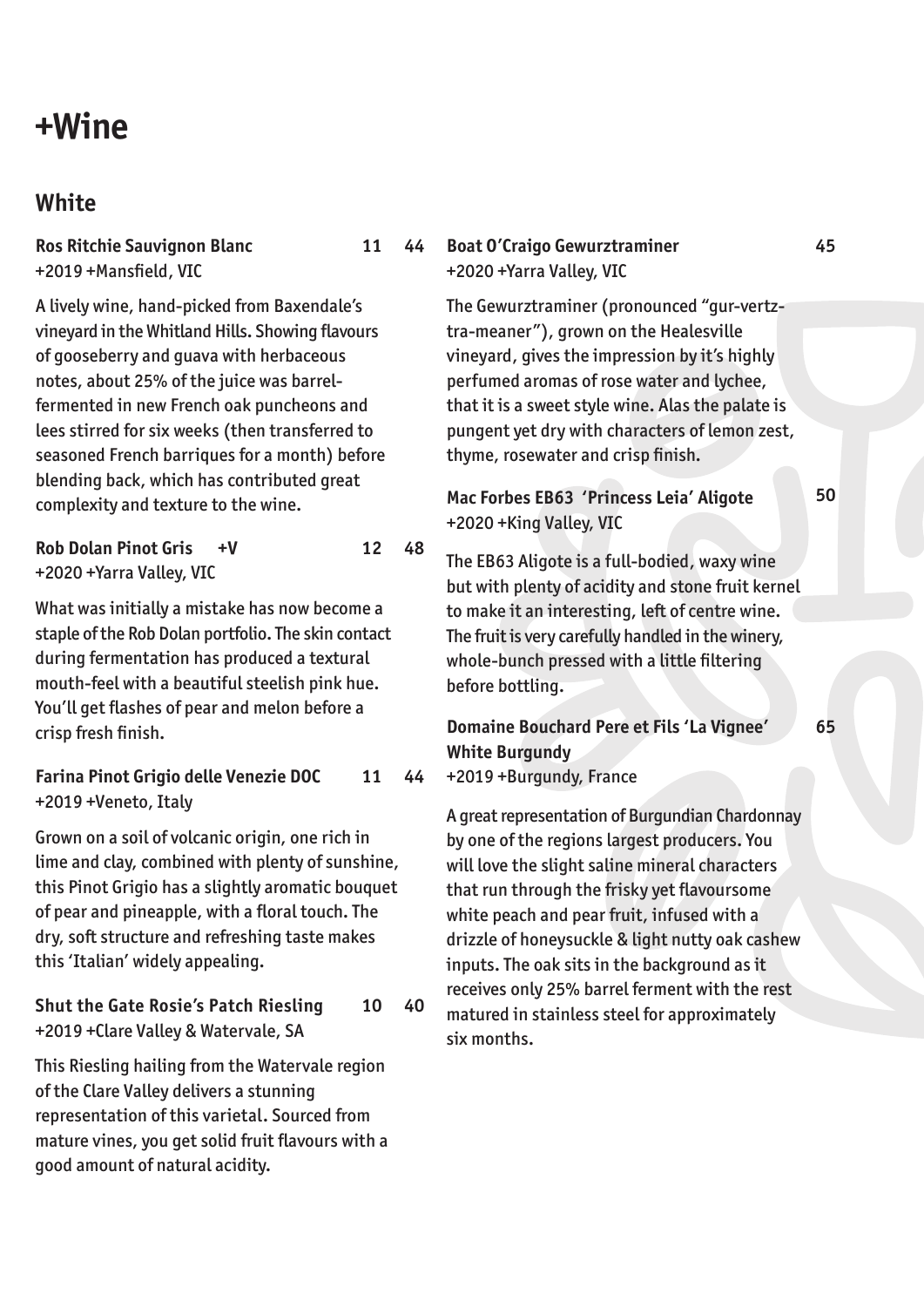# **White**

**Rob Dolan Black Label Chardonnay +V**  +2018 +Yarra Valley, VIC **11 44**

One of the prominent varietals of the Yarra Valley, this Chardonnay has all the highlights you would expect. It's golden colour brings flavours of stone fruit with a lingering finish. It's time in French oak has added to it's complexity and helps complete the package.

### **Singlefile Great Southern Chardonnay** +2018 +Great Southern, WA

From one of WA's finest and most awarded producers, this wine has bright aromas of citrus and white peach with a subtle flint character. The palate displays a modern styled Chardonnay of citrus zest and stone fruit with the use of new oak providing subtle spice characters. The wine is bright and mouth filling with a tight backbone and a long lingering finish.

## **Red**

**56**

**Squitchy Lane LDR** +2020 +Yarra Valley, VIC

> This light table red utilizes 55% Cabernet Franc & 45% Merlot, all estate grown from a boutique Yarra Valley producer. Hand picked, de-stemmed and co-fermented on skins for 11 days, this wine delivers violets and fruit jube aromas on the nose. Savoury palate with dried herbs and spice.

#### **Rob Dolan Black Label Pinot Noir +V** +2019 +Yarra Valley, VIC **11 44**

This big bodied Pinot is hand picked from a single vineyard in Seville. It's darker fruit characteristic is supported by an earthy undertone and finishes with some silky tannins.

#### **Holm Oak 'The Protégé' Pinot Noir** +2020 +Tamar Valley, TAS

This fresh, lively and aromatic Pinot shows lovely lifted strawberry and spice characters on the nose. These aromatics carry through to the palate which has fine, soft tannin, lovely bright fruit and juicy acidity. This is a gorgeously light Tasmanian Pinot Noir which is perfect drinking at any time.

#### **De' Vasari Org/Bio Chianti DOCG +V** +2019 +Tuscany, Italy **11 44**

This is an organically grown Chianti that's fresh and lifted in style. Fleshy red cherries, dried herbs, and a lick of autumn leaf savouriness alongside crunchy acidity and chewy tannins. A real mid-week delight!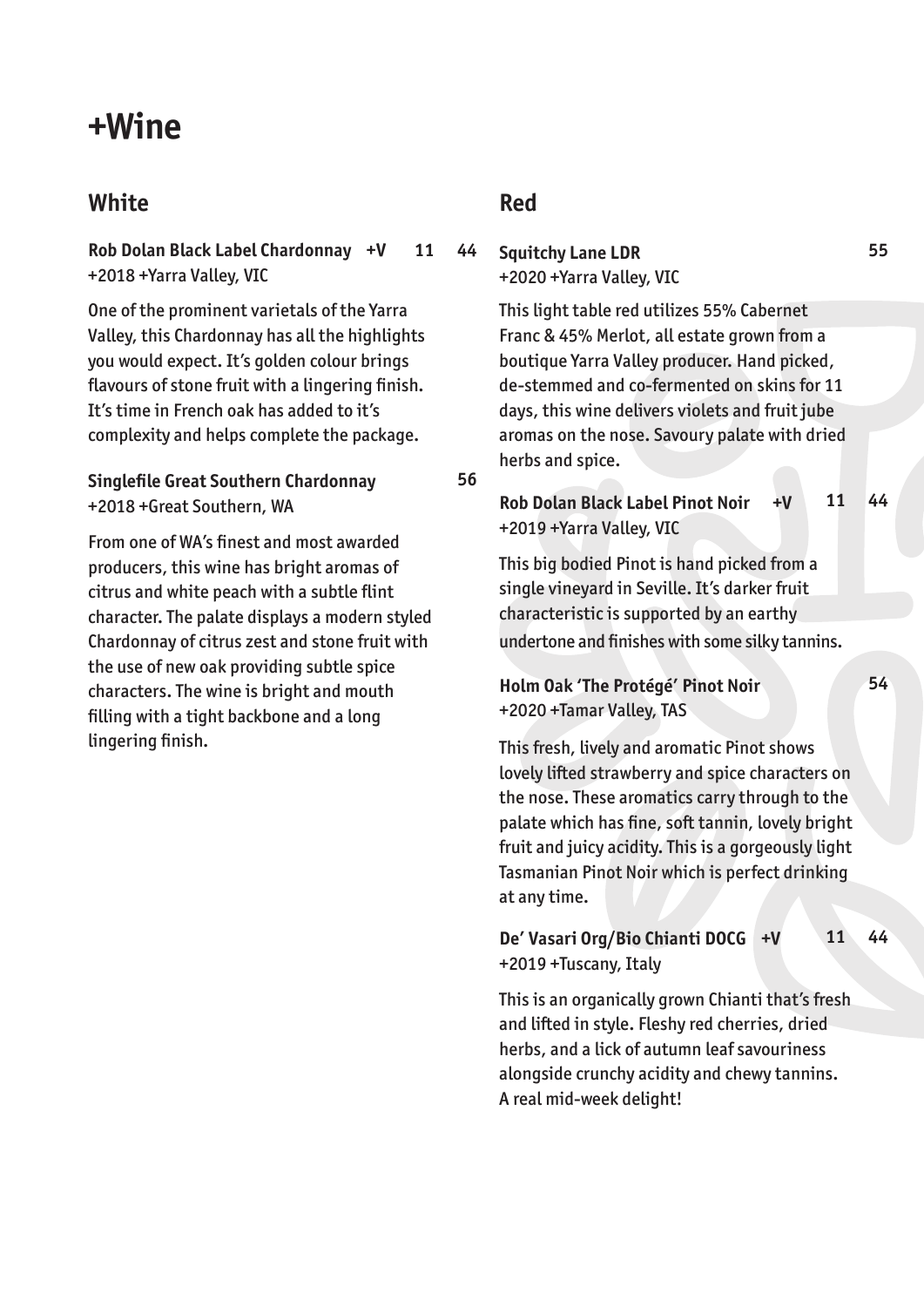## **Red**

**Una Non Grata Gamay** +2019 +Beaujolais, France

This carbonic Gamay from Lyon will make you grateful to the French (get it? Because Uva Non Grata translates to Ungrateful Grape? Nah? Too much? Okay, let's get on with it). Juicy fruited with strawberry, raspberry, red cherry and a light savoury finish.

#### **Cotes de Blaye Chateau Le Grands Marechaux** +2015 +Bordeaux, France

Residing on the 'Right Bank' of the Gironde River that divides Bordeaux, Blaye is a small town that produces exceptional wines. This wine follows tradition by being majority Merlot 84% with small additions of Cabernet Franc 9% and Cabernet Sauvignon 7%. It's a generous wine, the wood ageing giving tannins and spice while the delicious fruit offers a rounder, smoother side.

### **Unico Zelo Halcyon Days Nero D'Avola** +2020 +Riverland, SA

"Sometimes there are those wines that are an utter joy to drink, that make you feel good - so good you'll catch yourself grooving! For us it's 'Halcyon Days'. Organically managed in Barmera by the Bassham family, the hot summers this grape adores gives the wine all the qualities we love in a great medium bodied red wine: fresh acidity, plush red fruits, a whisper of spice and the kind of structure that's ready for the esky. It's the red that puts a beaming smile on your face, a pretence free wine made for good times, good people and maybe a bite to eat." - Unico Zelo Winemaker

#### **13 52 Warramate Cabernet Sauvignon** +2018 +Yarra Valley, VIC

Grown in one of the first four vineyards in the Yarra Valley and produced by two-time winemaker of the year Sarah Crowe. A medium-bodied "classic" claret style featuring a succulent, bright, jubey fruit layered palate with some earthy complexity and very fine dusty tannins. Juicy acidity underscores fruit purity and a deep, long finish.

### **Unico Zelo Truffle Hound** +2021 +Adelaide Hills, SA

**60**

**48**

Affectionately known as 'Truffle Hound' - is our early-released, approachable and jovial expression of Barbera & Nebbiolo - aiming to retain the higher aromatics, herbal savouriness for its amaro-like refreshment. For those that favour meaty, gaminess over bright plum fruit. An exploration for umami-like refreshment. It presents with smoky, amaro-like liquorice and cardamom spice. Given drive by a lively and juicy palate-weight and pucker with a bright yet savoury finish.

#### **Wine X Sam Primitivo +V** +2020 +King Valley, VIC **12 48**

This Primitivo, also known as Zinfandel, is produced by Sam Plunkett with fruit from the Strathbogie Ranges. It has medium depth of cherry red showing a youthful magenta at the rim. Aromas of red berries and spice, with a violet and strawberry stem note. The wine has a fresh crunch on the palate. Tannins are supple with a velvety texture. The wine is well balanced and has good length of flavour.

**42**